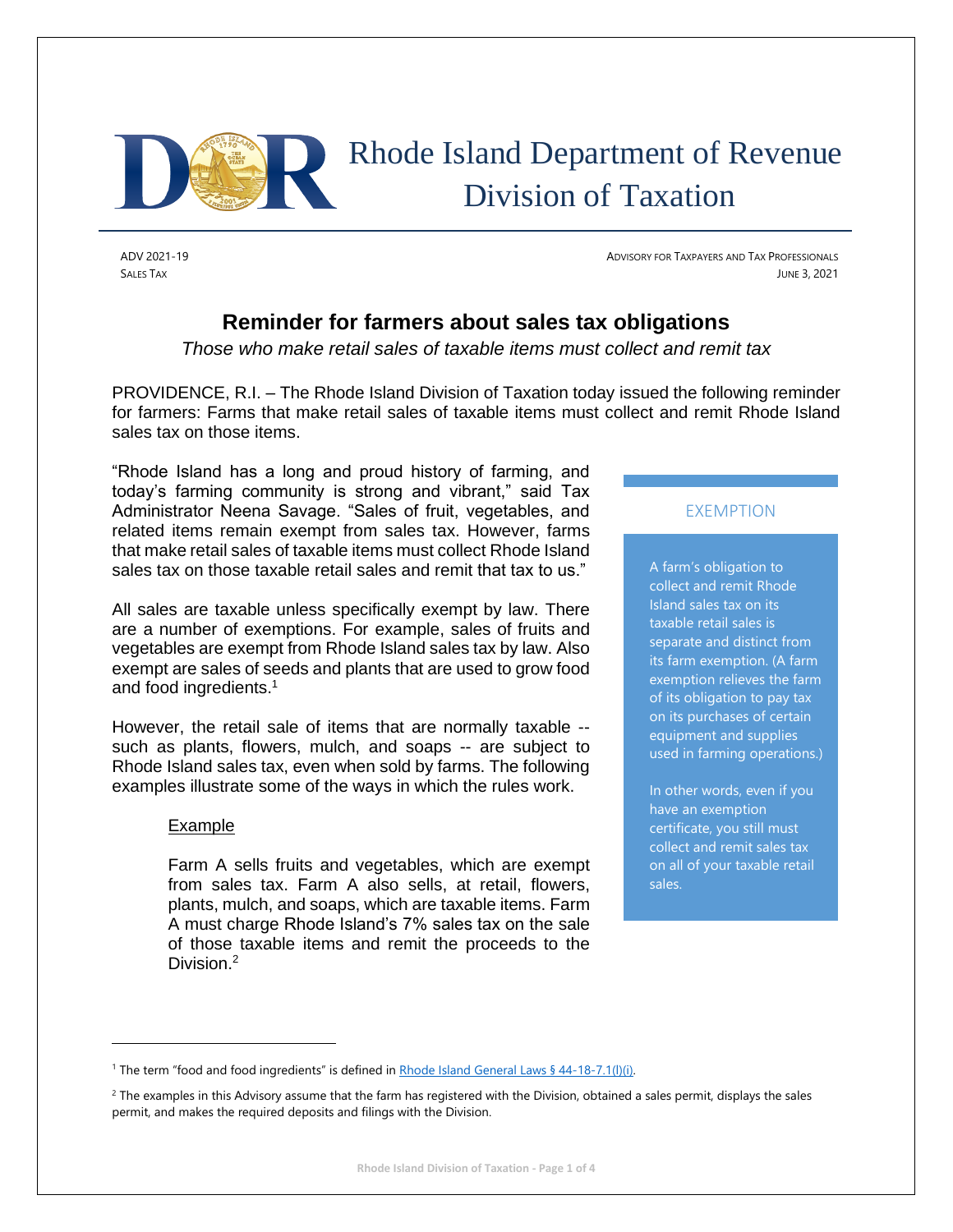Rhode Island also has a 1% meals and beverage tax, which, in general, applies to ready-to-eat meals and beverages sold at retail.<sup>3</sup>

Therefore, if a farm sells taxable meals and beverages, it must charge the 7% sales tax and the 1% meals and beverage tax on those sales, for a total of 8%.

The following example illustrates how the rules are applied.

#### Example

Farm B sells fruits, vegetables, and meats. Farm B also sells flowers to its retail customers. In addition, Farm B sells to its retail customers the following: cups of apple cider, hot coffee, and iced tea.

- $\checkmark$  The sale of fruits, vegetables, and meats is exempt from sales tax, and it is exempt from meals and beverage tax.
- $\checkmark$  The sale of the flowers is subject to the sales tax, but it is exempt from meals and beverage tax.
- $\checkmark$  The sale of the drinks is subject to the sales tax and the meals and beverage tax.

| <b>ITEM</b>                                                                                                                                              | <b>SALES TAX</b> | <b>MEALS AND BEVERAGE TAX</b> | <b>TOTAL TAX</b> |
|----------------------------------------------------------------------------------------------------------------------------------------------------------|------------------|-------------------------------|------------------|
| Fruits                                                                                                                                                   | n/a              | n/a                           | n/a              |
| Vegetables                                                                                                                                               | n/a              | n/a                           | n/a              |
| Meats                                                                                                                                                    | n/a              | n/a                           | n/a              |
| <b>Flowers</b>                                                                                                                                           | 7%               | n/a                           | 7%               |
| Cup of apple cider                                                                                                                                       | 7%               | 1%                            | 8%               |
| Cup of hot coffee                                                                                                                                        | 7%               | 1%                            | 8%               |
| Cup of iced tea                                                                                                                                          | 7%               | 1%                            | 8%               |
| Note: Sale of fruits, vegetables, and meats is generally exempt from sales tax and meals and beverage tax. Abbreviation "n/a" means "not<br>applicable". |                  |                               |                  |

#### *(See table below.)*

#### **How to register**

A business may register with the Division of Taxation online or on paper to obtain a retail sales permit. To register online: [https://www.ri.gov/taxation/BAR/.](https://www.ri.gov/taxation/BAR/) To register on paper, use the following form: [http://www.tax.ri.gov/forms/2019/Excise/BAR\\_082019.PDF](http://www.tax.ri.gov/forms/2019/Excise/BAR_082019.PDF)

<sup>&</sup>lt;sup>3</sup> For more about the meals and beverage tax, se[e Rhode Island General Laws § 44-18-18.1](http://webserver.rilegislature.gov/Statutes/TITLE44/44-18/44-18-18.1.HTM) ("Local meals and beverage tax") and [Division Regulation 280-RICR-20-70-4](https://rules.sos.ri.gov/regulations/part/280-20-70-4) ("Local Meals and Beverage Tax"). The meals and beverage tax is applied statewide; the revenue is collected by the Division, which then distributes the proceeds to cities and towns. This Advisory is a plain-language summary of the rules. For more on the factors that will come into play before the determination of tax due is made, please see the regulation: [https://rules.sos.ri.gov/regulations/part/280-20-70-4.](https://rules.sos.ri.gov/regulations/part/280-20-70-4)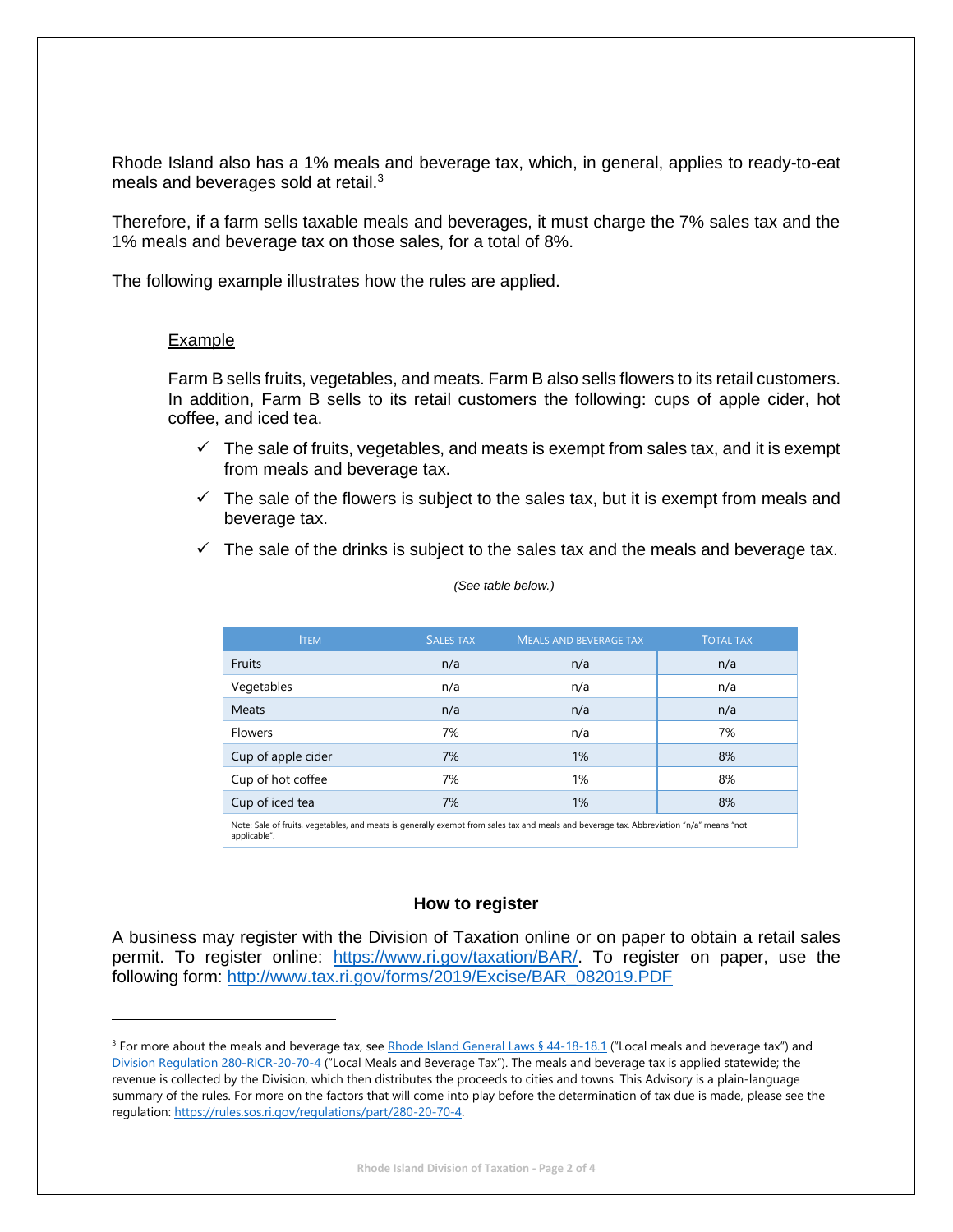Once your application is accepted, the Division will mail you a retail sales permit. The permit is good for one fiscal year, from July 1 through June 30. (For example, a sales permit issued in July 2020 is good through June 30, 2021.) A sales permit must be renewed each year, for the following fiscal year.

## **How to remit**

The sales tax that you collect must be "remitted" to (in other words, deposited with) the Division of Taxation. In general, the sales tax must be remitted on or before the  $20<sup>th</sup>$  day of the month following the month in which the sale was made. $4$ 

#### Example

Farm C sells the following to its retail customers: flowers, plants, and soaps; cups of apple cider, hot coffee, iced coffee, and iced tea; and packets of vegetable seeds.

- $\checkmark$  Farm C collects 7% sales tax on its retail sale of flowers, plants, and soaps.
- $\checkmark$  Farm C collects 7% sales tax and 1% meals and beverage tax on its retail sale of cups of apple cider, hot coffee, iced coffee, and iced tea.
- $\checkmark$  Farm C deposits with the Division of Taxation, on a prescribed schedule, the tax that it collects. For example, for taxable sales made in April 2021, Farm C remitted the tax to the Division on or before May 20, 2021.
- $\checkmark$  Farm C does not charge sales tax on its sale of vegetable seed packets because they are exempt from sales tax.<sup>5</sup>

Sales tax obligations apply not only to certain farms but also to any person or entity that makes sales at retail of taxable items. For more information about Rhode Island's sales and use tax, contact the Division's Excise Tax area at (401) 574-8955 (the line is typically staffed from 8:30 a.m. to 3:30 p.m. business days) or email: **[Tax.Excise@tax.ri.gov](mailto:Tax.Excise@tax.ri.gov)**.

To remit sales tax online, use the Division's portal:<https://www.taxportal.ri.gov/>

- To gain access to the taxpayer portal as a first-time user, you must first obtain a PIN. If you are interested in using the taxpayer portal and obtaining a PIN, please contact the Division by phone at (401) 574-8484 or by email: [taxportal@tax.ri.gov.](mailto:taxportal@tax.ri.gov)
- Once you have your PIN, go to the portal's home page and click on the "Create a New User" link in order to create a new user account and register as a user. (To go directly to the "Create a New User" section: [https://go.usa.gov/xsDd9.](https://go.usa.gov/xsDd9)) As part of the registration process, you'll use your PIN to link your portal account with the Division.

<sup>4</sup> For more about filing frequencies, see[: http://webserver.rilegislature.gov//Statutes/TITLE44/44-19/44-19-10.HTM.](http://webserver.rilegislature.gov/Statutes/TITLE44/44-19/44-19-10.HTM)

<sup>&</sup>lt;sup>5</sup> Under [Rhode Island General Laws § 44-18-30\(65\),](http://webserver.rilegislature.gov/Statutes/TITLE44/44-18/44-18-30.HTM) the sale of seeds and plants used to grow food and food ingredients as defined i[n Rhode Island General Laws § 44-18-7.1\(l\)\(i\)](http://webserver.rilegislature.gov/Statutes/TITLE44/44-18/44-18-7.1.HTM) is exempt from Rhode Island sales tax.